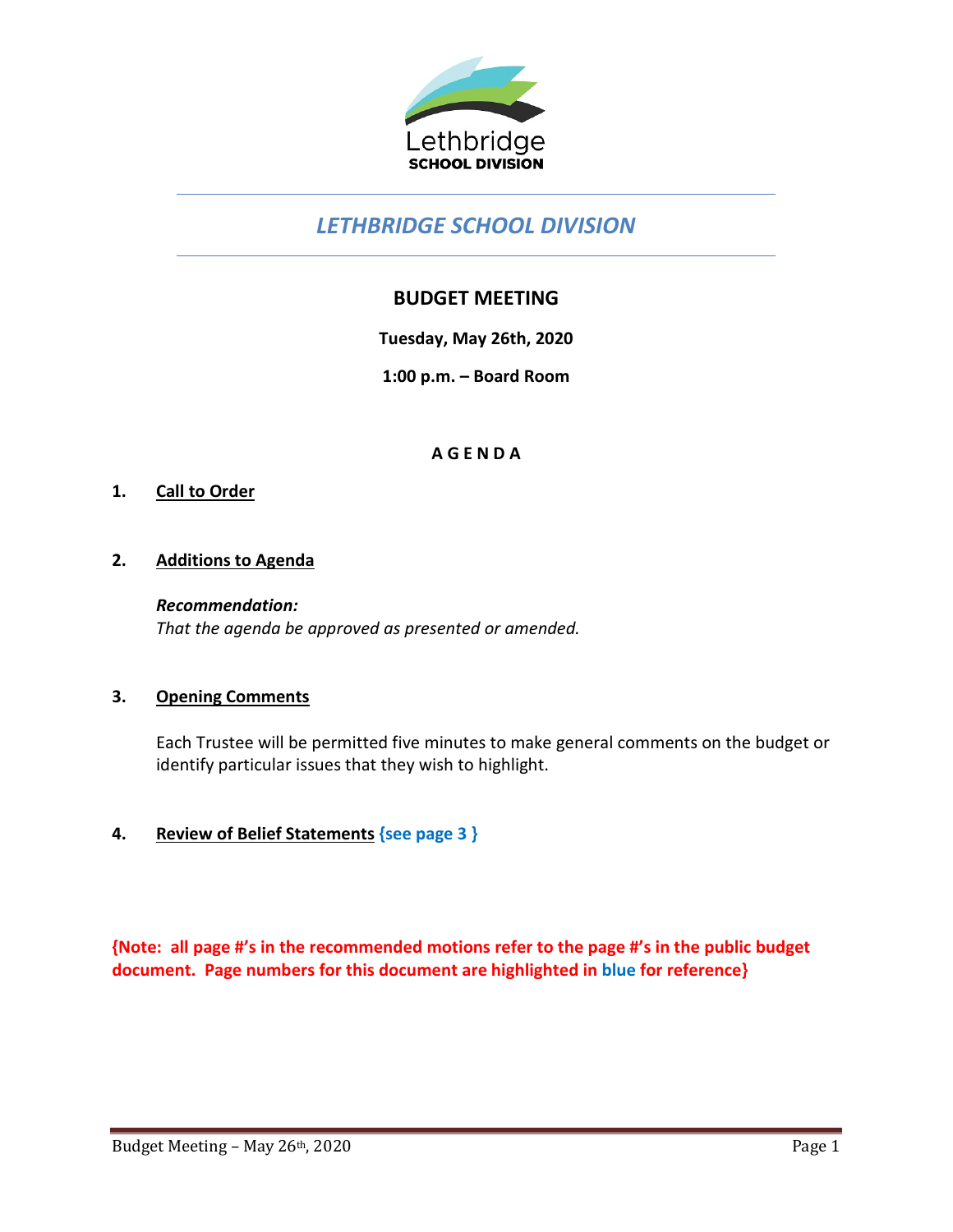# **5. Revenues and Allocations**

Debate in this section will focus on revenues and allocations, including projected operating revenues, fees, inter-fund transfers, etc. Total revenues and the allocation to each block will be finalized. Note: the 2020-2021 School Fee Schedule were approved at the April 28th, 2020 Board meeting and included in the 2020-2021 budget.

*The use of one-time operating reserves is subject to Ministerial Approval for the 2020- 2021 school year; therefore, the budget may need to be subsequently adjusted if the use of reserves, as outlined in the 2020-2021 budget, does not receive Ministerial Approval.*

#### Overall Revenues and Allocations **{see pages 26 - 28}**

#### *Recommendation:*

*That the Board approve the Revenues and use of one-time Reserves for the 2020-2021 Budget as per pages 32-35 as presented or amended.*

# **6. Expenditures and Transfers {see pages 36 - 50}**

Overall expenditures and transfers for the Division are outlined as per pages 36-37 of the 2020-2021 Budget; whereas, the Debate will occur in the five sections:

# **6(a) - Instructional Block** {**see pages 38 - 40}**

#### *Recommendation:*

*That the Board approve the Instructional Block expenditures and transfers as per pages 38- 40 of the 2020-2021 Budget as presented or amended.*

#### **6(b) - Governance and System Administration {see pages 41-43}**

#### *Recommendation:*

*That the Board approve the expenditures and transfers for Governance and System Administration as outlined on pages 41-43 of the 2020-2021 Budget as presented or amended.*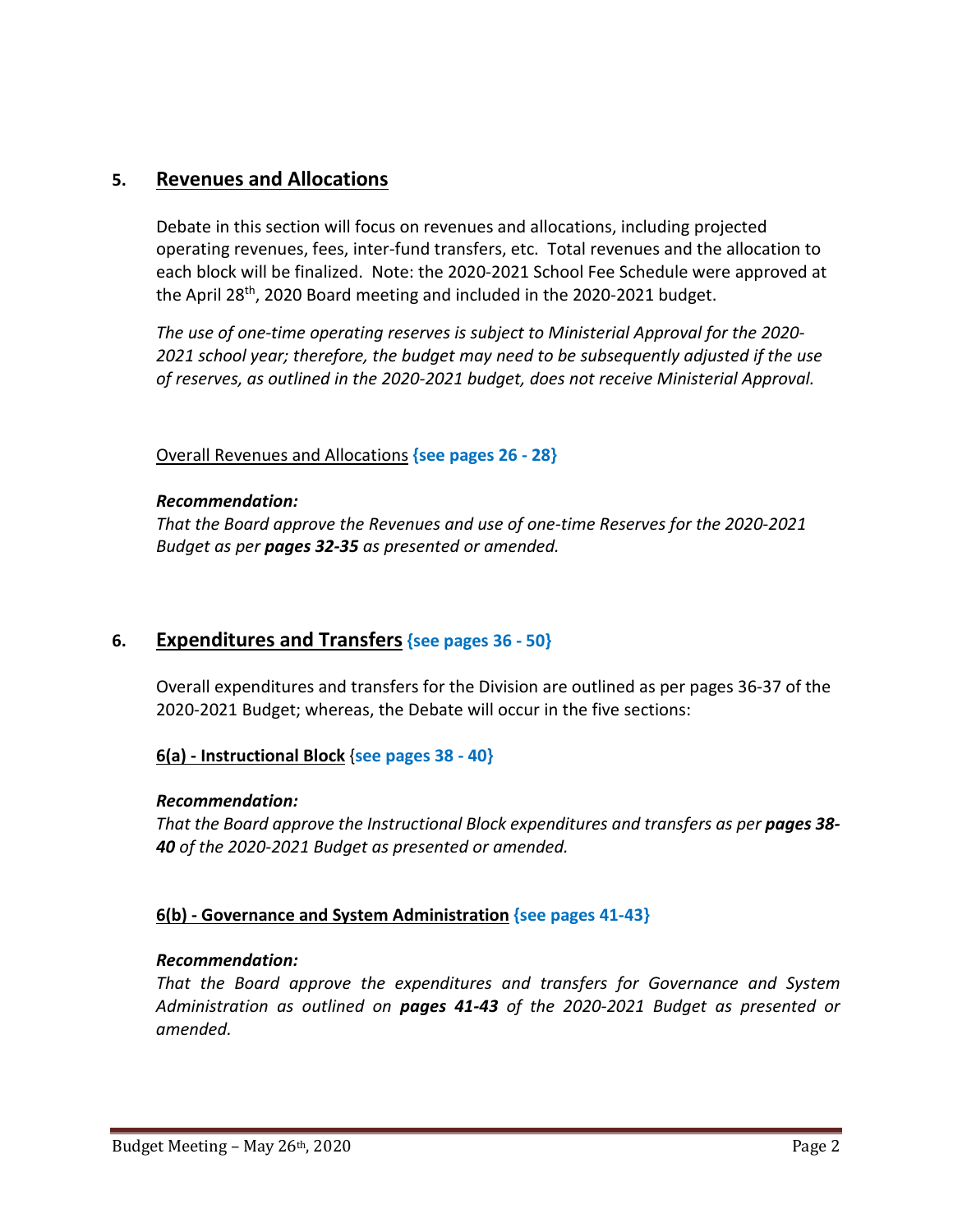# **6(c) - Operations and Maintenance {see pages 44-46}**

#### *Recommendation:*

*That the Board approve the expenditures and transfers for Operations and Maintenance as outlined on pages 44-46 of the 2020-2021 Budget as presented or amended.*

#### **6(d) - Transportation (see pages 47-48}**

#### *Recommendation:*

*That the Board approve the expenditures and transfers for Transportation as outlined on pages 47-48 of the 2020-2021 Budget as presented or amended.*

# **6(e) - Capital {see pages 49-50}**

#### *Recommendation:*

*That the Board approve the Capital and Debt Services expenditures and transfers as outlined on pages 49-50 of the 2020-2021 Budget as presented or amended.*

#### **7. Budget Approval**

#### *Recommendation:*

After consideration of the budget assumptions used in developing the budget and board budget beliefs and priorities:

*That the Board approve the 2020-2021 Budget for Lethbridge School Division as detailed in the previous motions and authorize administration to allocate and expend funds in accordance with the budget.*